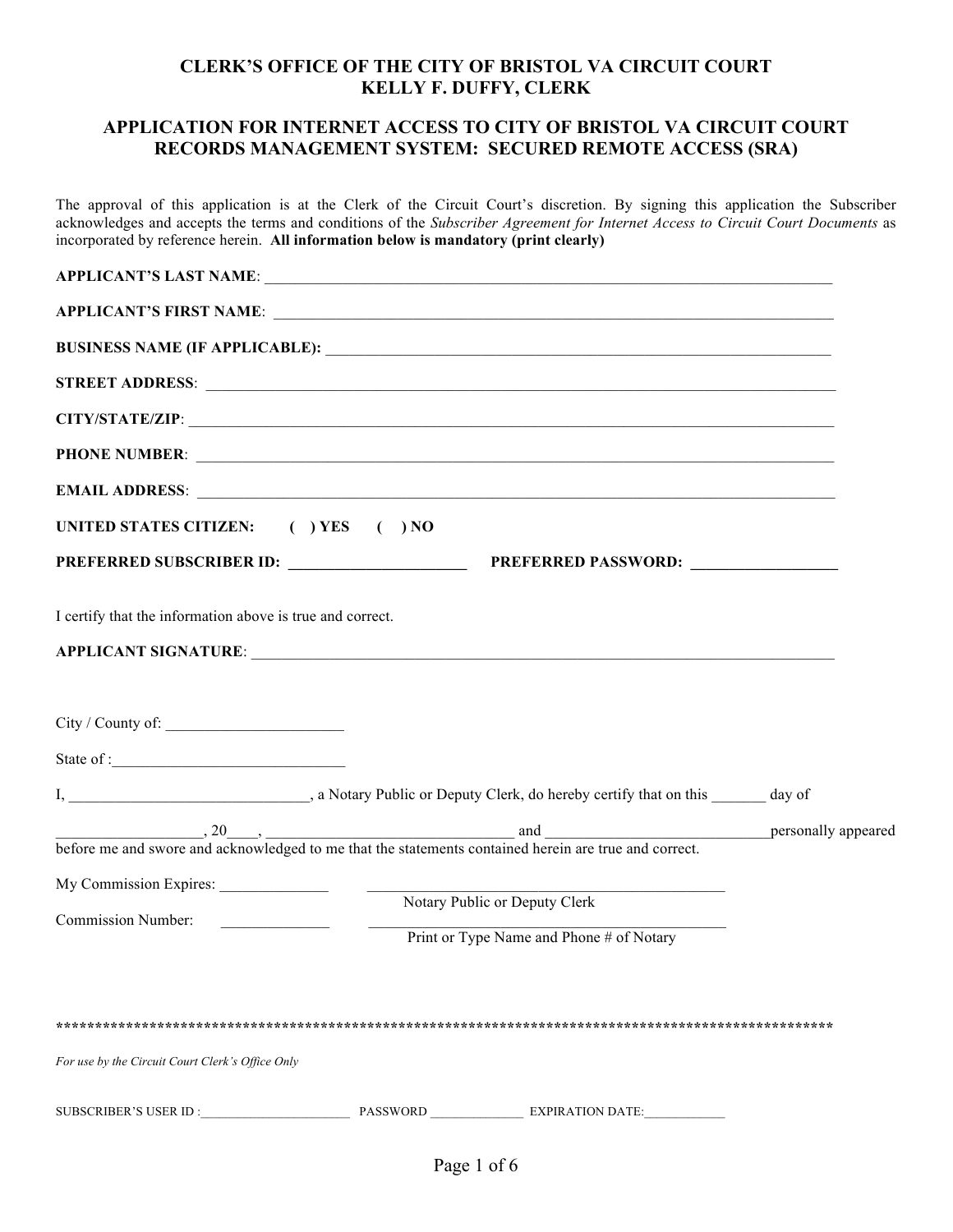**Mail this completed application with payment to:** 

**Clerk of the Circuit Court City of Bristol, VA 497 Cumberland Street Courthouse Room 210 Bristol, VA 24201**

**Make checks payable to: Bristol VA Circuit Court Clerk**

**The Subscriber's ID, password and expiration date with instructions will be e-mailed to you if approved.**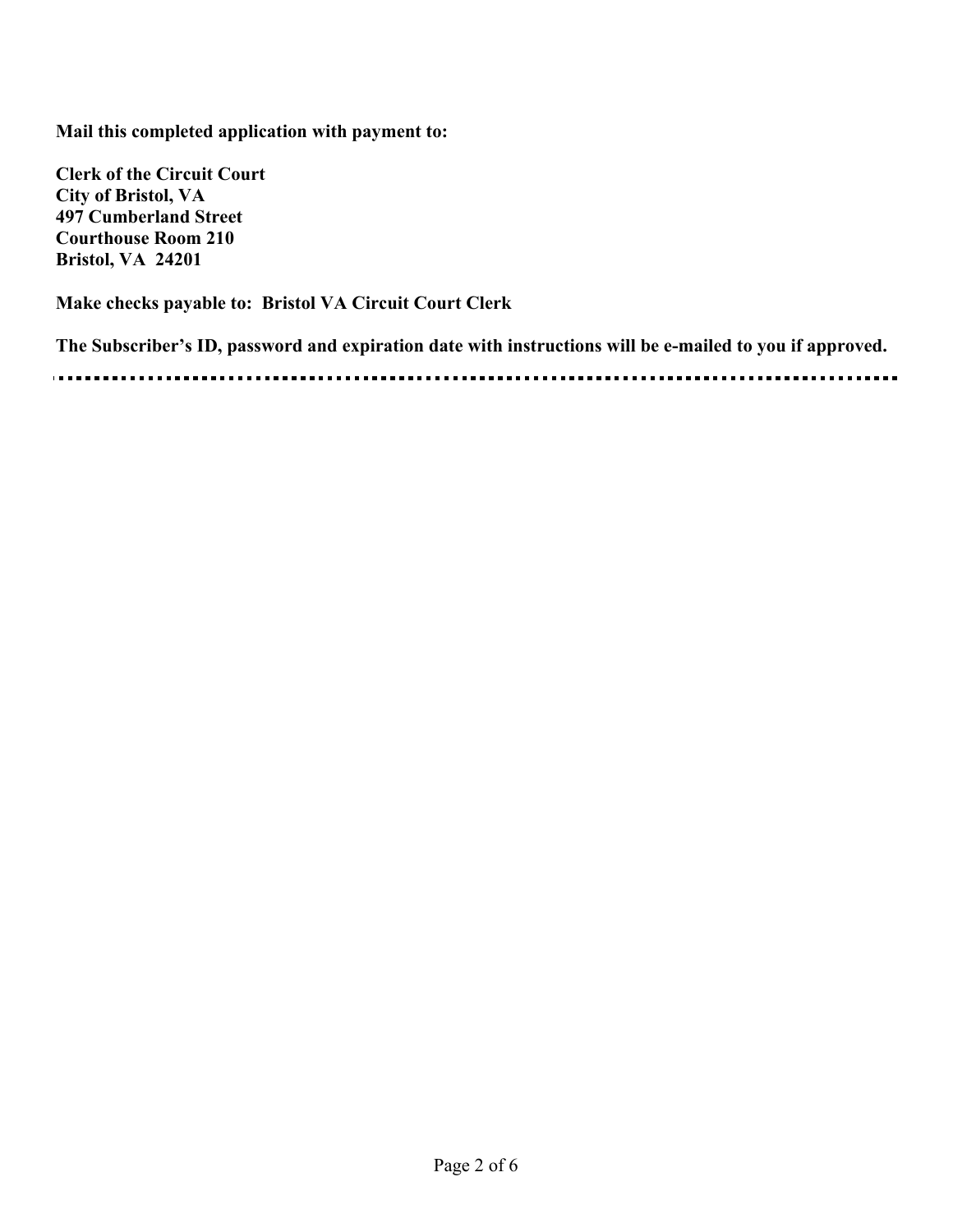# **SUBSCRIBER AGREEMENT FOR INTERNET ACCESS TO CIRCUIT COURT DOCUMENTS**

| This Agreement ("Agreement") is entered into | $, 20$ , by and between Bristol |
|----------------------------------------------|---------------------------------|
| VA Circuit Court Clerk's Office and -        |                                 |

 $\Box$  (Subscriber).

# 1. Terms of Agreement

It is the intent of both parties to participate in a secured remote access program (SRA) to certain Circuit Court records to commence on the day the User ID and Password are assigned and to continue until terminated as provided herein.

### 2. Subscriber Options

The Clerk provides an on-line database allowing "inquiry-only" access to the Bristol VA Circuit Court's indices and / or documents.

# 3. Days and Hours of Operation

The Internet access to the Circuit Court documents will generally be available seven days a week, twenty-four hours a day, including holidays, or otherwise at the discretion of the Clerk, except during periods:

- a. Of preventive and remedial maintenance
- b. Of operational issues beyond the control of the Clerk's Office
- c. When intrusions against security are being remedied

# 4. Fees

The fee for the Subscriber is \$50.00 per month. Fees are charged at the discretion of the Clerk. If a fee is charged, payment is due upon the issuance of the User ID and Password. The transactional fee is due upon receipt. The Clerk reserves the right to suspend or terminate service to the Subscriber if payment is not received.

Payment of the subscription fee shall be made by check made payable to Bristol VA Circuit Court Clerk and shall accompany the signed application and subscription agreement. If the application is not approved the check for the subscription fee will be returned to the applicant.

The Clerk's Office will not bill for this service. It is the responsibility of Subscriber to pay the monthly subscription fee prior to each anniversary of the date of acceptance of this agreement by the Circuit Court Clerk. If payment is not received by the due date, the Clerk's Office reserves the right to suspend or terminate service; however, if suspended or terminated, the Subscriber is not relieved from the obligations set forth in this agreement, up to and including the date upon which the service is discontinued.

Fees are charged at the discretion of the Clerk's Office. All fees are subject to change.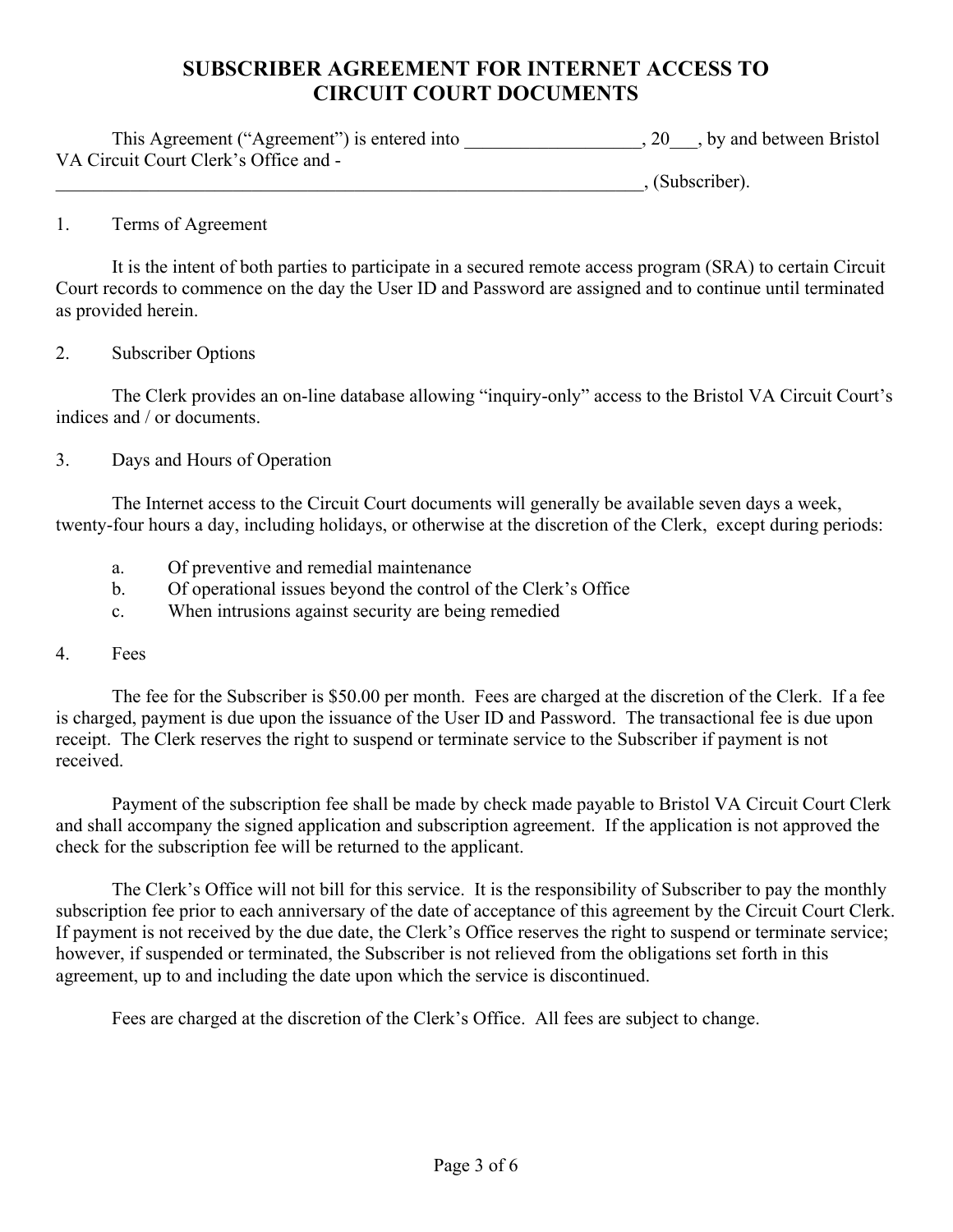# 5. Services

The Clerk will provide the Subscriber with "inquiry-only" access to the documents management system database (the Database).

The Clerk shall provide the Subscriber with documentation and limited consultation on specific problems that arise in the use of the website. The Clerk does not guarantee consultation results nor warrant or represent that all errors or problems shall be corrected.

For questions regarding your user account or subscriber fees, please contact the Clerk's Office at (276) 645-7321.

# 6. Subscriber's Obligations

It is the responsibility of the Subscriber to purchase computer hardware and software and/or make modifications to their existing equipment that are necessary for access to the Database.

The Subscriber is responsible for ensuring that unauthorized personnel do not use the Subscriber's computer.

Information accessed from the Database **is for the use of the Subscriber only.**

The Subscriber shall not permit any data accessed by SRA to be sold or posted on any other Internet website or in any way redistributed to any third party, and the Clerk reserves the discretion to deny secure remote access to ensure compliance with this provision.

- 7. Limitation of Liability
	- a. It is acknowledged by the Subscriber that the City of Bristol, VA, and its employees or agents, volunteers or servants are not a party to the Agreement and that the City of Bristol, VA, shall incur no liability hereunder.
	- b. The Subscriber relieves and releases the Clerk's Office and its Clerk, deputy clerks, employees or agents from liability for any and all damages resulting from interruption of service of any kind. The Subscriber further relieves and releases the City of Bristol, VA, its officers and their deputies, employees and agents from liability for any and all damages resulting from interrupted service of any kind. The Subscriber also relieves and releases the Supreme Court of Virginia, Office of the Executive Secretary and its employees and agents from liability for any and all damages resulting from interrupted service of any kind.
	- c. The Subscriber hereby relieves and releases and holds harmless the Clerk's Office and its Clerk, deputy clerks, employees or agents, the City of Bristol, VA, its officers and their deputies, employees or agents of any liability for any and all damages resulting from incorrect data or any other misinformation accessed from this service. The Subscriber also relieves and releases the Supreme Court of Virginia, Office of the Executive Secretary and its employees and agents from liability for any and all damages resulting from incorrect data or any other misinformation accessed from this service.
	- d. Subscriber agrees that the Clerk's Office, its Clerk, the City of Bristol, VA, its officers and their deputies, employees or agents shall not be liable for negligence or lost profits resulting from any claim or demand against the Subscriber by any other party. The Subscriber also relieves and releases the Supreme Court of Virginia, Office of the Executive Secretary and its employees and agents from liability for any and all damages resulting from a claim for negligence or lost profits against the Subscriber by any other party.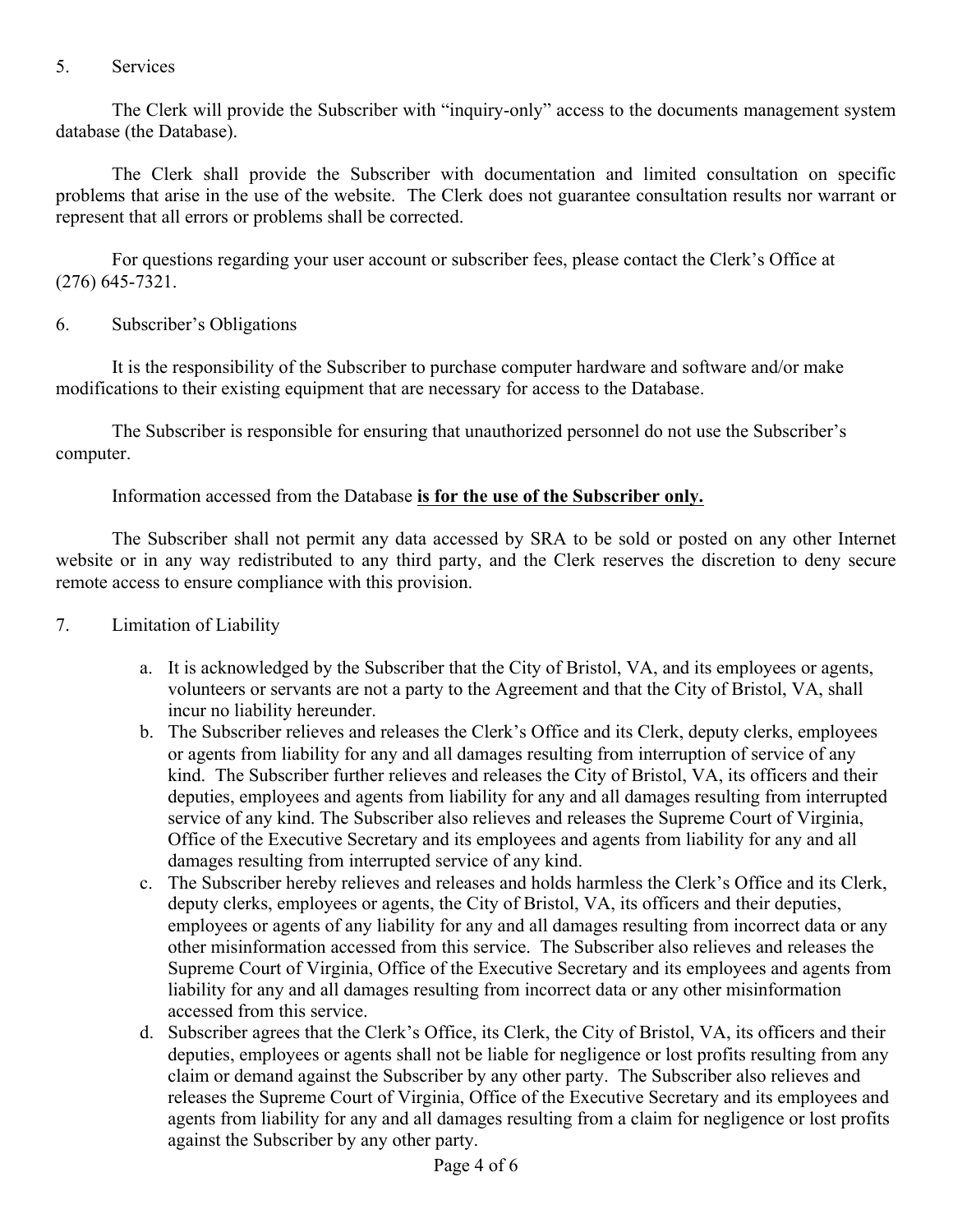- e. The information or data accessed by Subscriber may or may not be the official government record required by law. In order to assure the accuracy of the data or information, the Subscriber should consult the official government record.
- f. In no event will the Clerk, deputy clerks, employees or agents be liable for consequential damages even if the Clerk's Office has been advised of the possibility of such damages.
- g. Nothing in this agreement shall be construed as waiving the sovereign or governmental immunity of the Clerk of the Circuit Court of Bristol, VA, or their respective officers, deputy clerks, employees, or agents.

# 8. Warranties

The Clerk's Office, its officials, employees, volunteers, servants or agents neither expressly nor impliedly warrant that the information or data accessed by the Subscriber is accurate or correct. There are no expressed or implied warranties in connection with this service.

### 9. Assignment

The Subscriber agrees not to assign any right or interest in this Agreement. Any attempt by this Subscriber to transfer by any means, any of the rights, duties or obligations of this Agreement shall render this Agreement null and void.

### 10. Governing Law/Venue

This Agreement and/or any dispute arising there from shall in all respects be governed by and interpreted in accordance with the applicable law of the Commonwealth of Virginia, regardless of where actually accepted or delivered. This Agreement shall be deemed to have been accepted and delivered by the parties in the Commonwealth of Virginia.

Any and all suits for any claims or for any and every breach or dispute arising out of this Agreement shall be maintained in the appropriate court of competent jurisdiction in the City of Bristol, Virginia.

# 11. Entire Agreement

The Agreement contains the entire understanding of the parties, there being no promises, warranties, or undertakings, written or oral, other than those expressly set forth herein. Furthermore, no modifications, alterations or amendments to the Agreement shall be valid unless in writing, and signed by all parties, except as otherwise provided herein.

#### 13. Notice

Any notice or written communication of any kind required or desired to be given or sent pursuant to the terms hereof shall be delivered in person or mailed postage prepaid by certified or registered mail, unless specifically stated herein. Any email notices specified in this Agreement shall be to the email address provided by the Subscriber in the application form, or if to the Clerk, to  $kduffy@counts.state.values$ .

#### 14. Termination

Either party may terminate this agreement without cause with fifteen days email notice to the other.

This agreement may be immediately terminated by the Clerk for Subscriber's failure to provide correct or complete information on the application, failure to comply with the terms of this agreement, failure to make